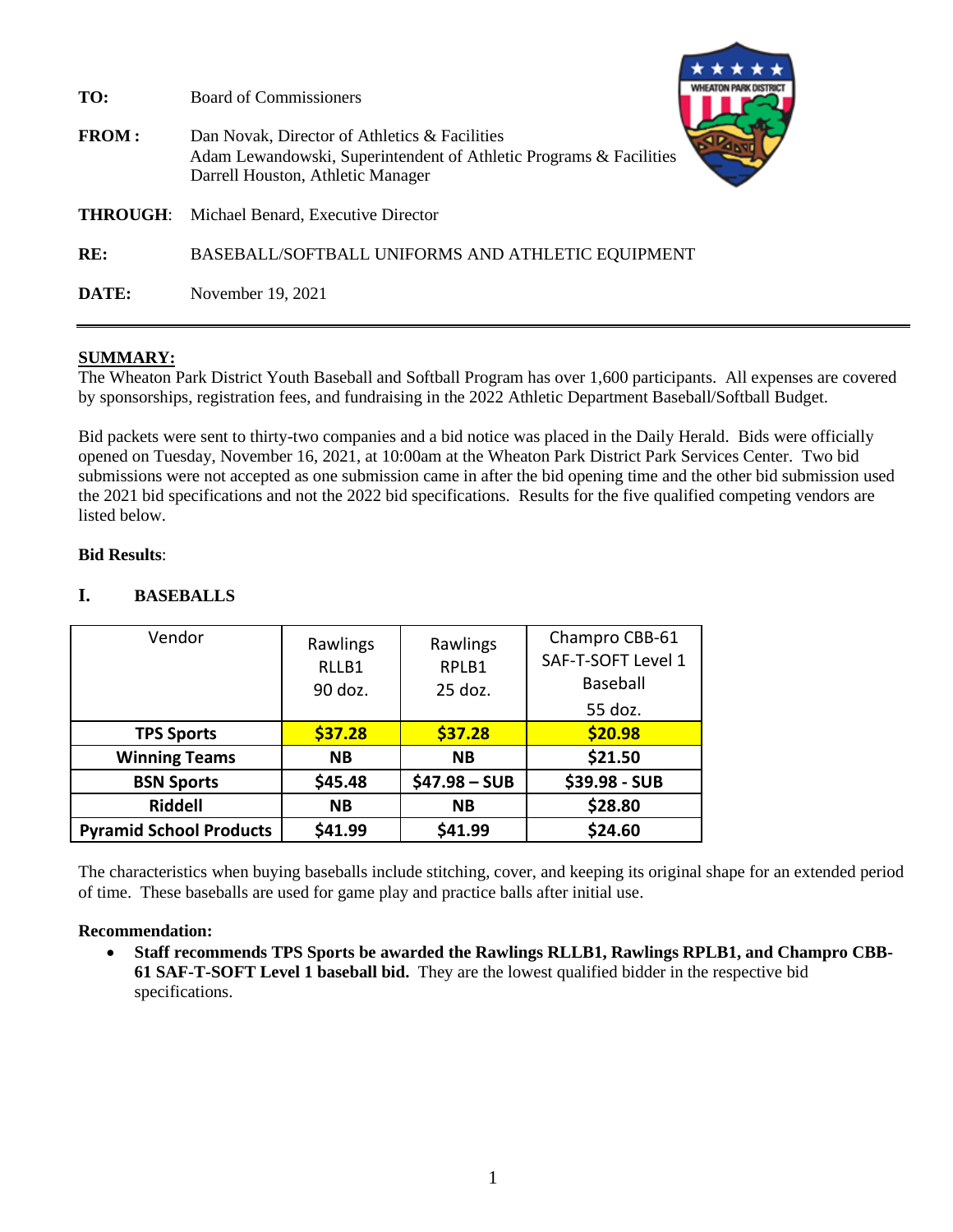# **II. SOFTBALLS**

| Vendor                                   | Rawlings<br>C11BYLUC<br>30 doz. | Champro<br>Rawlings<br>CSB63 11"<br>C12BYLUC<br>SAFE-T-<br>70 doz.<br>$SOFT-$<br>Durahide<br>Cover<br>$20$ doz. |                | <b>B5105 JUGS</b><br>Sports 12"<br>Softies<br>6 doz. | <b>B5110 JUGS</b><br>Sports 11"<br>Softies<br>$2$ doz. |
|------------------------------------------|---------------------------------|-----------------------------------------------------------------------------------------------------------------|----------------|------------------------------------------------------|--------------------------------------------------------|
| <b>TPS Sports</b>                        | \$60.28                         | \$60.28                                                                                                         | \$48.98        | <b>NB</b>                                            | <b>NB</b>                                              |
| <b>Winning Teams</b>                     | <b>NB</b>                       | <b>NB</b>                                                                                                       | \$50.50        | \$106.88                                             | \$106.88                                               |
| <b>BSN Sports</b>                        | \$77.98                         | \$77.98                                                                                                         | $$50.98 - SUB$ | \$124.98                                             | <b>NB</b>                                              |
| <b>Riddell</b>                           | <b>NB</b>                       | <b>NB</b>                                                                                                       | \$65.60        | \$97.25                                              | \$97.25                                                |
| <b>Pyramid School</b><br><b>Products</b> | \$63.50                         | \$63.50                                                                                                         | \$56.00        | \$99.95                                              | \$99.95                                                |

The characteristics when buying softballs include stitching, cover, and keeping its original shape for an extended period. These softballs are used for game play and practice balls after initial use.

### **Recommendations:**

- **Staff recommends TPS Sports be awarded the Rawlings C11BYLUC, Rawlings C12BYLUC, and Champro CSB63 11" SAFE-T-SOFT – Durahide Cover softball bids.** They are the lowest qualified bidder in the respective bid specifications.
- **Staff recommends Riddell be awarded the JUGS Sports 12" Softies and JUGS Sports 11" Softies softball bids.** They are the lowest qualified bidder in the respective bid specifications.

## **III. CAPS/VISORS**

| Vendor                | Replica Caps   | Replica Caps   | <b>Cotton Twill</b> | <b>Cotton Twill</b> | <b>Cotton Twill</b> |
|-----------------------|----------------|----------------|---------------------|---------------------|---------------------|
|                       | Adult          | Youth          | <b>Visors</b>       | Caps                | Caps GL271Y         |
|                       | <b>MLB-350</b> | <b>MLB-350</b> | <b>PCTV-100Y</b>    | GL271               | With                |
|                       | 42 doz.        | 40 doz.        | With                | With                | embroidered         |
|                       |                |                | embroidered         | embroidered         | " $W$ "             |
|                       |                |                | " $W$ "             | " $W$ "             | $23$ doz.           |
|                       |                |                | $25$ doz.           | 26 doz.             | #                   |
|                       |                |                | #                   | #                   |                     |
| <b>TPS Sports</b>     | \$71.98        | \$71.98        | <b>NB</b>           | <b>NB</b>           |                     |
|                       |                |                |                     |                     | <b>NB</b>           |
| <b>Winning Teams</b>  | <b>NB</b>      | <b>NB</b>      | <b>NB</b>           | <b>NB</b>           | <b>NB</b>           |
| <b>BSN Sports</b>     | \$76.56        | \$76.56        | \$66.72             | \$62.88             | \$62.88             |
| <b>Riddell</b>        | <b>NB</b>      | <b>NB</b>      | <b>NB</b>           | <b>NB</b>           | <b>NB</b>           |
| <b>Pyramid School</b> | <b>NB</b>      | <b>NB</b>      | <b>NB</b>           | <b>NB</b>           | <b>NB</b>           |

#### **Recommendations:**

- **Staff recommends TPS Sports be awarded the Replica Caps Adult MLB-350 and Replica Caps Youth MLB-350 bids.** They are the lowest qualified bidder in the respective bid specifications
- **Staff recommends BSN Sports be awarded the Cotton Twill Visors PCTV-100Y, Cotton Twill Caps GL271, and Cotton Twill Caps GL271Y bids.** They are the only qualified bidder in the respective bid specifications.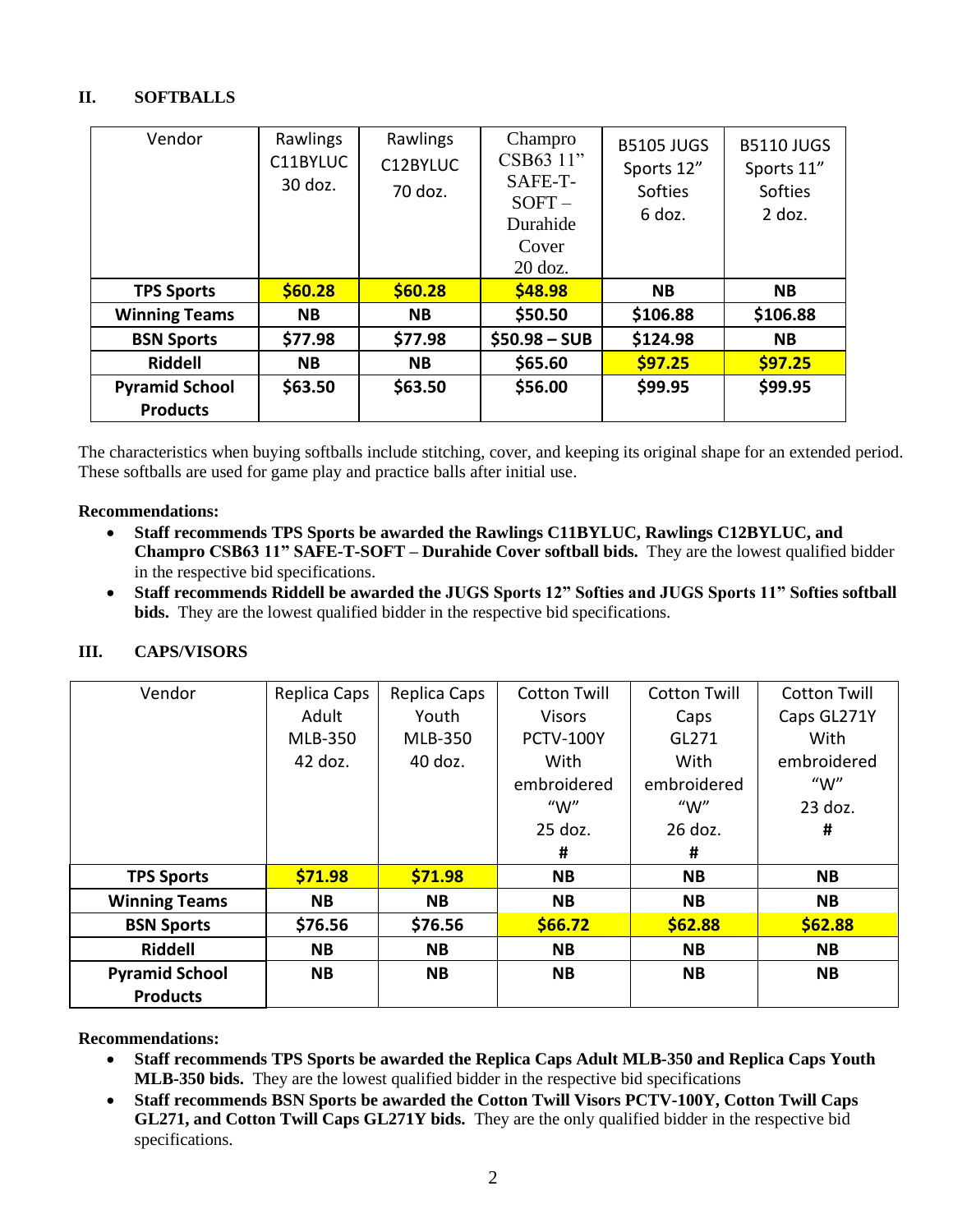## **IV. PANTS/JERSEYS**

| Vendor                         | Champro     | Champro     | Champro     | Champro     | Gildan          | Augusta 791        |
|--------------------------------|-------------|-------------|-------------|-------------|-----------------|--------------------|
|                                |             |             |             |             |                 |                    |
|                                | <b>BPVY</b> | <b>BPA</b>  | <b>BP11</b> | <b>BP11</b> | 8000B           | Youth              |
|                                | Value       | Performance | Tournament  | Tournament  | <b>DryBlend</b> | Nexgen             |
|                                | Pull-up     | Pull Up     | Girl's      | Women's     | Youth T-shirt   | <b>Wicking Tee</b> |
|                                | Youth       | Adult       | Traditional | Traditional | 614 ea.         | 396 ea.            |
|                                | 30 doz.     | 17 doz.     | Low Rise    | Low Rise    |                 |                    |
|                                |             |             | 25 doz.     | 25 doz.     |                 |                    |
| <b>TPS Sports</b>              | \$45.88     | \$67.88     | \$115.88    | \$134.88    | \$3.98          | \$5.98             |
| <b>Winning Teams</b>           | \$46.95     | \$69.88     | \$119.50    | \$138.50    | <b>NB</b>       | $$5.45 - SUB$      |
| <b>BSN Sports</b>              | \$53.88     | \$81.36     | \$139.56    | \$161.76    | \$3.84          | \$6.99             |
| <b>Riddell</b>                 | \$59.16     | \$85.20     | \$161.40    | \$175.20    | \$4.65          | \$9.35             |
| <b>Pyramid School Products</b> | \$54.99     | \$81.60     | \$140.40    | \$163.20    | <b>NB</b>       | \$10.95            |

#### **Recommendations:**

- **Staff recommends TPS Sports be awarded the Champro BPVY Value Pull-up youth pant, Champro BPA Performance Pull-up Adult pant, Champro BP11 Tournament Girl's Traditional Low Rise pant, and Champro BP11 Tournament Women's Traditional Low Rise pant bids.** They are the lowest qualified bidder in the respective bid specifications.
- **Staff recommends BSN Sports be awarded the Gildan DryBlend Youth 8000B shirt bid.** They are the lowest qualified bidder in the respective bid specifications.
- **Staff recommends Winning Teams be awarded the August 791 Youth Nexgen Wicking Tee shirt bid.** This acceptable alternate is lowest qualified bidder in the respective bid specifications.

| Vendor                | Champro | Champro       | Champro    | Champro      | Rawlings 5150     | Rawlings   |
|-----------------------|---------|---------------|------------|--------------|-------------------|------------|
|                       | AS2     | AS2           | AS2        | A060         | $(-10)$ $(25/8")$ | $5150(-5)$ |
|                       | Multi-  | Multi-        | Multi-     | Adult        | $US15 - (27" -$   | (25/8")    |
|                       | sport   | sport         | sport sock | <b>Brute</b> | 31")              | $US15 -$   |
|                       | sock    | sock          | Large      | 30 doz.      | 10 ea.            | (30"-32")  |
|                       | Small   | <b>Medium</b> | $16$ doz.  |              |                   | 6 ea.      |
|                       | 54 doz. | 24 doz.       |            |              |                   |            |
| <b>TPS Sports</b>     | \$24.68 | \$24.68       | \$24.68    | \$27.18      | \$62.88           | \$62.88    |
| <b>Winning Teams</b>  | \$26.50 | \$26.50       | \$26.50    | \$31.25      | <b>NB</b>         | <b>NB</b>  |
| <b>BSN Sports</b>     | \$29.28 | \$29.28       | \$29.28    | \$32.52      | <b>NB</b>         | <b>NB</b>  |
| <b>Riddell</b>        | \$29.88 | \$29.88       | \$29.88    | \$39.60      | <b>NB</b>         | <b>NB</b>  |
| <b>Pyramid School</b> | \$29.40 | \$29.40       | \$29.40    | \$31.80      | \$74.00           | \$74.00    |
| <b>Products</b>       |         |               |            |              |                   |            |

## **V. SOCKS/BELTS/BATS**

#### **Recommendation:**

• **Staff recommends TPS Sports be awarded the Champro Multi-sport AS2 Small sock, Champro Multisport AS2 Medium sock, Champro Multi-sport AS2 Large sock, Champro A060 Adult Brute belt, Rawlings 5150 (-10) 2 5/8" US15 bat, and Rawlings 5150 -5 (2 5/8") US15 bat bids.** They are the lowest qualified bidder in the respective bid specifications.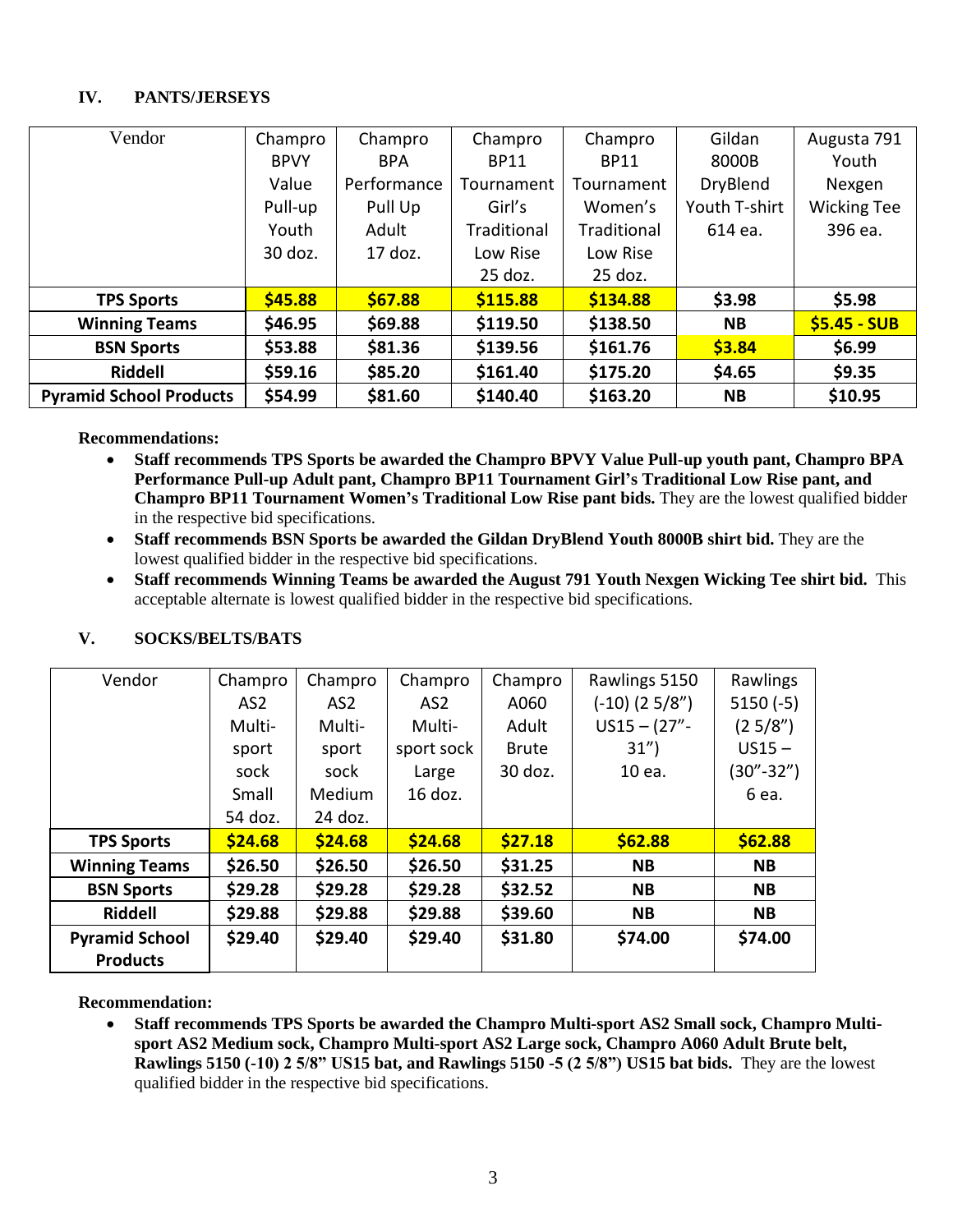## **VII. EQUIPMENT (HELMETS)**

| Vendor                         |                 |                | Diamond DCH- | Diamond DCH-       |
|--------------------------------|-----------------|----------------|--------------|--------------------|
|                                | Easton          | Easton         |              |                    |
|                                | 8016383         | 8016371        | Edge Pro SM  | <b>EDGE Pro LG</b> |
|                                | Junior Z5 2.0   | Senior Z5 2.0  | 10 ea.       | 5 ea.              |
|                                | Matte Solid $-$ | Matte Solid -  |              |                    |
|                                | <b>Black</b>    | <b>Black</b>   |              |                    |
|                                | 15 ea.          | 10 ea.         |              |                    |
| <b>TPS Sports</b>              | \$24.88         | \$24.88        | <b>NB</b>    | <b>NB</b>          |
| <b>Winning Teams</b>           | <b>NB</b>       | <b>NB</b>      | <b>NB</b>    | <b>NB</b>          |
| <b>BSN Sports</b>              | $$34.98 - SUB$  | $$34.98 - SUB$ | <b>NB</b>    | <b>NB</b>          |
| <b>Riddell</b>                 | $$26.88 - SUB$  | $$26.88 - SUB$ | \$118.80     | \$127.80           |
| <b>Pyramid School Products</b> | \$30.00         | \$30.00        | <b>NB</b>    | <b>NB</b>          |

#### **Recommendations:**

- **Staff recommends TPS Sports be awarded the Easton 8016383 Junior Z5 2.0 Matte Solid – Black and Easton 8016371 Senior Z5 2.0 Matte Solid – Black helmet bids.** They are the lowest qualified bidder in the respective bid specifications.
- **Staff recommends Riddell be awarded the Diamond DCH-Edge Pro SM and Diamond DCH-EDGE Pro LG helmet bids.** They are the only qualified bidder in the respective bid specifications.

| Name                           | Champro B047    | Champro        | Champro A07   | Champro B038 |
|--------------------------------|-----------------|----------------|---------------|--------------|
|                                | Movable Pitcher | B040 3-Spike   | Scorebook     | Home Plate   |
|                                | Rubber          | Pitcher's      | 100 ea.       | Extension    |
|                                | 10 ea.          | Rubber         |               | 2 ea.        |
|                                |                 | 10 ea.         |               |              |
| <b>TPS Sports</b>              | \$12.98         | \$11.28        | \$2.38        | \$4.38       |
| <b>Winning Teams</b>           | \$13.50         | \$11.50        | \$2.35        | \$4.65       |
| <b>BSN Sports</b>              | $$11.98 - SUB$  | $$10.48 - SUB$ | $$4.82 - SUB$ | <b>NB</b>    |
| Riddell                        | \$19.30         | \$16.44        | \$2.70        | \$6.40       |
| <b>Pyramid School Products</b> | \$16.99         | \$14.99        | \$2.95        | \$5.25       |

### **VIII. MISCELLANEOUS**

#### **Recommendations:**

- **Staff recommends BSN Sports be awarded the Champro Movable B047 pitcher rubber bid.** This acceptable alternate is lowest qualified bidder in the respective bid specifications.
- **Staff recommends TPS Sports be awarded the Champro B040 3-Spike Pitcher's Rubber and Champro B038 Home Plate Extension bids.** The BSN Sports substitute 3-Spike Pitcher's Rubber is not an acceptable alternate.
- **Staff recommends Winning Teams be awarded the Champro A07 scorebook bids.** They are the lowest qualified bidder in the respective bid specifications.